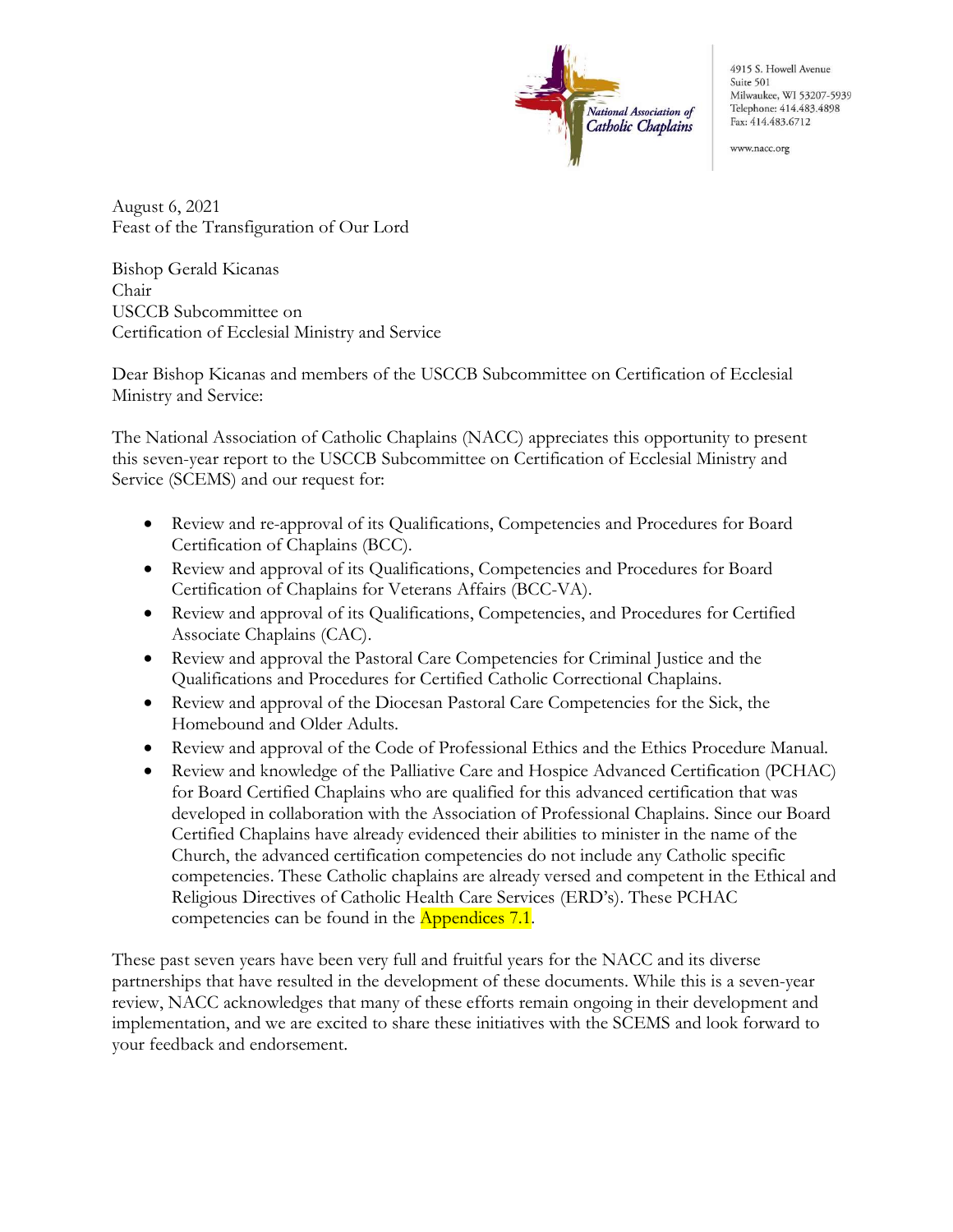## How NACC Has Addressed SCEMS Recommendations over the Past Seven Years

NACC appreciated both the SCEMS 2014 approvals and its commendations and recommendations over the past seven years. Here are summaries of steps NACC has taken regarding those recommendations.

## 2014 Recommendations

1. More Complete Demographics: As noted above the material on demographics is well done; it is hoped therefore that the new data base will allow you to provide diversity information in your first annual report. a. There is a report on generational diversity but not cultural or ethnic diversity. b. Are there Diversity figures on the board?

> Part One of this 2021 report will evidence that we have been able to collect much more demographic data on our members. While it is an optional choice to provide this data, now more than half of our members have done so.

2. Code or Codes of Ethics? There is one code of ethics for all members of the profession but not a separate one for those involved in the process. Instead of a separate code you have a signature form for agreeing to a code of confidentiality and professional responsibility. It may be helpful to have that code of confidentiality and best practices more clearly outlined in your documentation and included in a separate handbook for those involved in the process of certification (see #7 below).

> This recommendation had our NACC members look at partner associations to learn how they required codes of confidentiality and professional responsibilities. This helped our Commissions to develop Covenant agreements that have been very effective in educating members involved in certification, and on Board and Commissions. Copies of the Covenant agreements can be found in Appendices 1.1-1.2.

3. Lack of description of diversity of those involved in the process: Only a list of names was given for each group.

> You will find in Part One of this report information on the diversity of the members of NACC Board, Commissions, and Committee. This information has been important for NACC as well, as it continues its efforts for broader representation of its membership in the NACC leadership.

4. Explanation of Numbering of Standards for Candidates: The introduction for the Subcommittee explained the unique numbering system used in the standards. Because of accepting common core standards with other national chaplaincy organizations there was a need to use the wider community's standard. The walk through explains how all major areas are covered. Since the Standards are in a similar numbered format even though not identical to the four areas of Co-Workers and Pastores Dabo Vobis (I Shall Give You Shepherds) perhaps a simple chart of the correlations might help candidates to understand this relationship to lay ecclesial ministry and where appropriate ministry of the ordained so carefully reviewed by the board.

Upon approval by the SCEMS of our Standards, our members were provided in the January-February 2015 *Vision* issue, and overview of the newly adopted Catholic competencies approved by the SCEMS in 2014, and how they relate to the USCCB National Catholic Standard (https://www.nacc.org/vision/2015-Jan-Feb/Questions-and-answers-about-the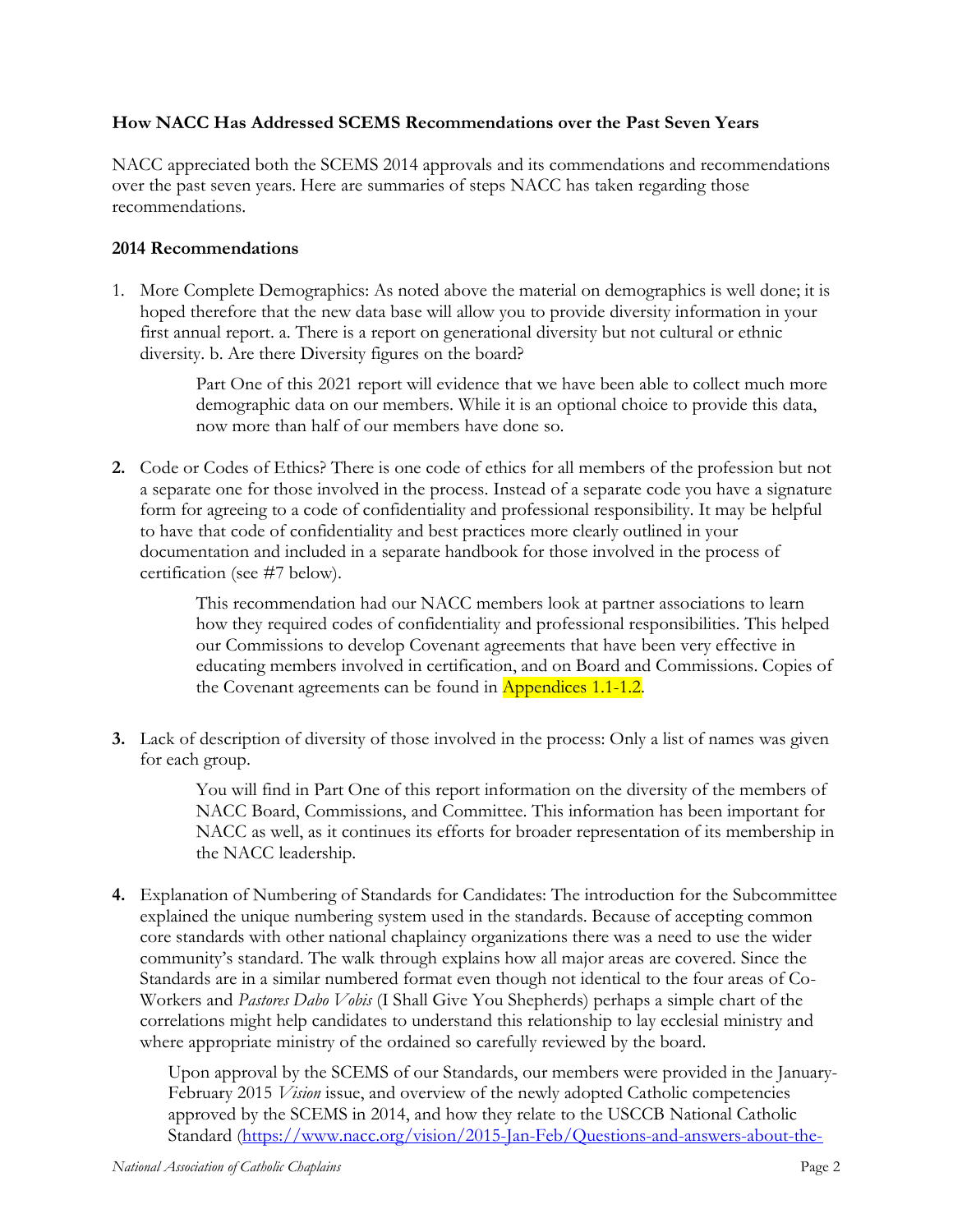revised-NACC-Standards-By-David-A-Lichter/). It was a very helpful article to educate our members.

We also made available to our members and certification applicants an important background on our Catholic competencies on a dedicated webpage (https://www.nacc.org/certification/nacc-certification-competencies-andprocedures/important-background-nacc-certification-competencies-procedures/) that included explanations of both the Common Qualifications and Competencies, as well as the added specific Catholic Competencies.

One document shows how the NACC Competencies align with the USCCB National Certification Standards. (https://www.nacc.org/wpcontent/uploads/2017/03/NACC-2016-Revised-CQCompetencies-Crosswalk-with-USCCB-Competenciesr.pdf)

The other shows the Catholic additions to the Common Competencies. (https://www.nacc.org/wp-content/uploads/2017/03/NACC-Competencies-2015- 2021-Chaplain-Certification-and-Renewal-with-highlighted-USCCB.pdf).

5. National Certification Standards (NCS): Consider using the reference to the National Certification Standards (NCS) for Lay Ecclesial Ministers somewhere in the text to make the relationship to Lay Ecclesial Ministry clearer. This could also be a possible appendix.

> On this background webpage noted above we included an explanation of the National Certification Standards, as well as link to the NCS Certification Handbook (https://www.nacc.org/wp-content/uploads/2017/03/USCCB-Certification-Handbook-2017.pdf). A webinar was given in September 2020 on chaplaincy as a ministry of the Church that provided additional background on this. You will find that PowerPoint used for this webinar in the **Appendices** 7.2. It was well received and recorded for future use for applicants.

6. General: All required materials all appear to be here but in many separate places and also in multiples. A possible way to address this is to have two Handbooks (similar to what we have done for the Subcommittee and initially attempted in the attachment with a possible outline for doing so): a. One for those who support the certification process including staff and all of the others involved in commissions or committees and b. One for candidates for certification or renewal.

> The NACC Certification Commission reviewed this recommendation and determined with those involved in NACC certification have received and continue to review for improvement the procedures and learning methods for introducing and growing in their roles in certification. Thus, a separate handbook was not needed.

> Part Three provided our attempt to present all the elements of a handbook to introduce prospective applicants to NACC certification that the SCEMS requests. All of these materials are provided on the NACC website. You will find under the Certification heading the following drop-down menus: https://www.nacc.org/certification

- Initial Board Certification
- Renewal of Certification
- Certification Competencies and Procedures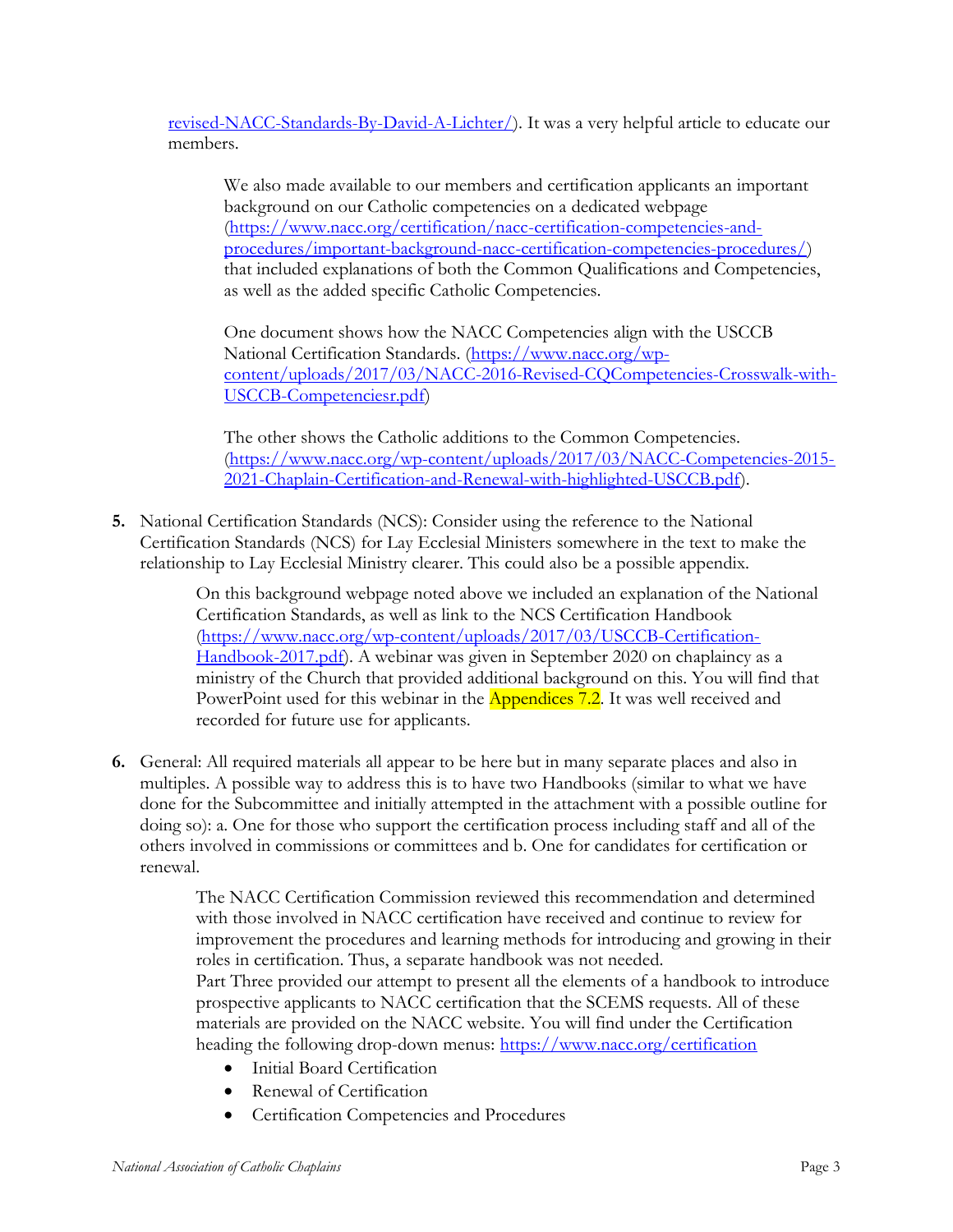- Certification Leadership
- Mentors
- Recognition of Strategic Partners Board Certification
- Verifying Certification
- Graduate Theological Schools

Under each of these heading, the reader will find further dropdowns to help him/her find the materials and navigate the processes for certification. The website ordering of these materials has proved to be quite effective in introducing members to board certification.

7. The Ethics Procedures Manual is excellent but really ought to be integrated into the other handbooks (as noted above) as either a chapter or key appendix since both the Ethics Review Team and the Ethics Commission are essential elements in the process

> We appreciated this recommendation. The Code of Ethics is integrated into the Certification handbooks through the Certification website menu, under the Certification Competencies and Procedures, where the applicant will find the Professional Code of Ethics and the Procedures Manual, along with the important Ethics Accountability Statement one must sign to become Board Certified and every five years for their renewal of certification process. This virtual access to this Code and Procedure Manual is: https://www.nacc.org/certification/nacc-certification-competencies-andprocedures/professional-code-of-ethics/

a. Child Protection and Safe Environment: We also recommend reviewing this manual (or these manuals as recommended) with an eye to "child protection" including items such as "safe environment" training and background checks.

The NACC took two steps to address this. Since the NACC cannot on its own offer a Safe Environment training that would satisfy every diocese, we included in our request for endorsement letter, a clear statement that notes the endorsement received from the ordinary or his representative, is an acknowledgement that the (arch) diocese has taken the steps to ensure our certified members have satisfied the (arch)diocesan expectations for this training and background check. A copy of this letter can be found in **Appendices** 2.11. Also you will find a listing of NACC Policies regarding harassment and the protection of the vulnerable in Appendices 7.17.

Secondly, the NACC has added to its Code of Ethics in its Preamble the following statement.

P.5 Spiritual Care Professionals maintain the highest possible standards of trust in relationship to one another in the interest of the public whom they serve. P.5.1 Are in compliance with the Charter for the Protection of Children and Young People

The NACC Code of Ethics, approved by the USCCBCCA in 2007, now includes this revision is included in Part II of this report. The Ethics Procedures Manual has undergone revision in the past five years. It also is included in Part II for review and approval.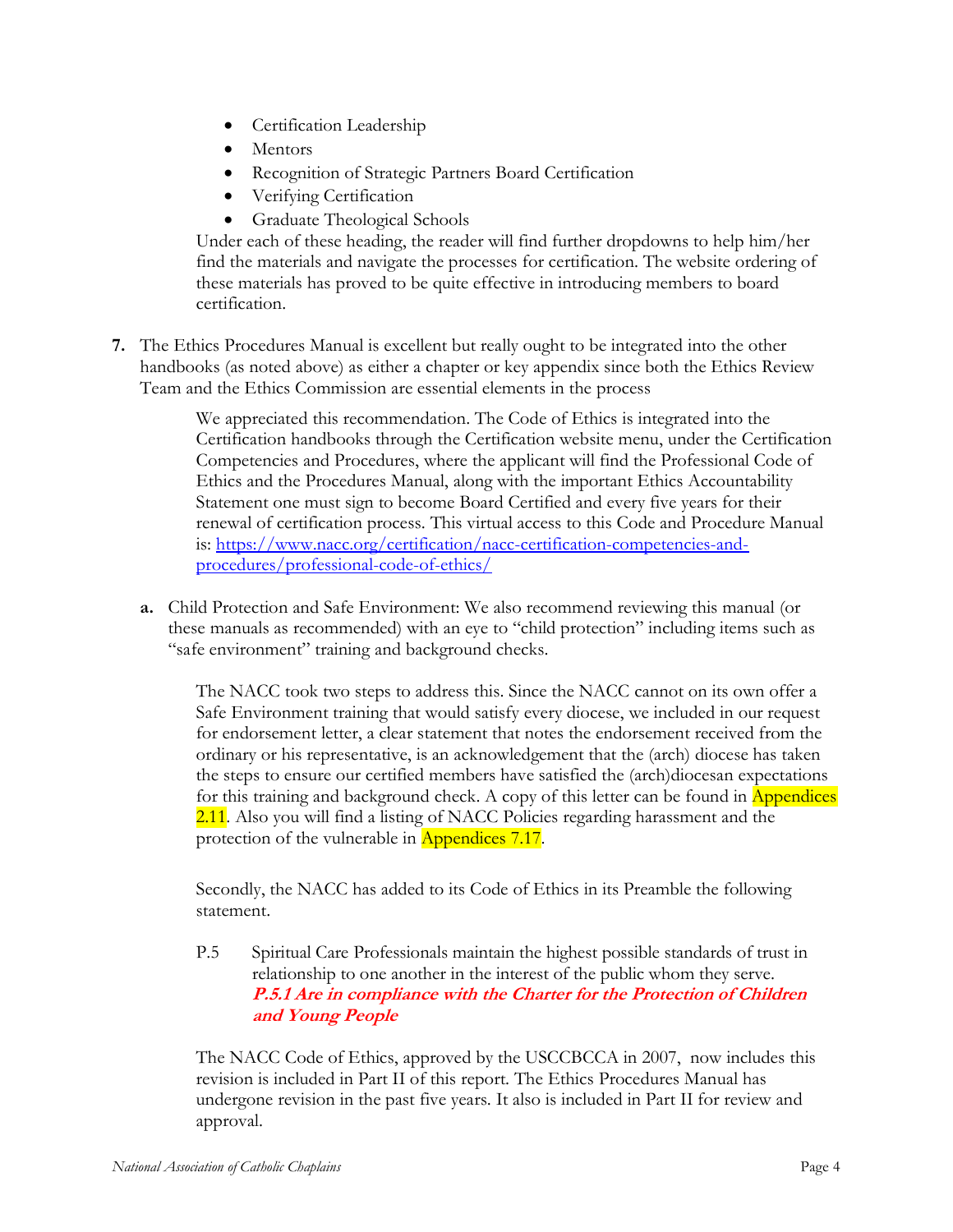#### 2016 Recommendations

1. Work on Code of Ethics and Supporting Procedures for those involved in the process: We hope that the difficulty faced in addressing the three diverse ethical complaints against NACC members will yield blessings through the lessons learned. We look forward to updates from the Ethics Commission in next year's report.

The Ethics Commission has done good work in revising the Ethical Complaint Procedures to ensure that if a member does not fully cooperate in the process that they understand that these Standards are binding on members. Members are obligated to cooperate with an ethics investigation. Refusal or failure to do so at any point shall be considered grounds for dismissal from NACC. The revised section includes the following:

## V. Accountability to the Code of Ethics Standards and Compliance with the Ethics Complaint Process

The NACC Code of Ethics Standard 101.3 states that the Code of Ethics "provides a mechanism for professional accountability" specifically by the following Standards:

- A. The NACC Code of Ethics Standard 102.2 states that Spiritual Care Professionals "are called to nurture their personal health of body, mind and spirit, and be responsible for their personal and professional conduct as they grow in their respect for all living being and the natural environment." Ethics Procedures Manual, September 2019, Page 4
- B. The NACC Code of Ethics Standard 102.43 of the NACC Code of Ethics states that Spiritual Care Professionals "advocate for professional accountability that protects the public and advances the profession."
- C. The NACC Code of Ethics Standard 106 states that Spiritual Care Professionals "are accountable to the public, faith communities, employers, and professionals in all professional relationships." These Standards are binding on members. They are expected of non-members who engage the process.

Members are obligated to cooperate with an ethics investigation. Refusal or failure to do so at any point shall be considered grounds for dismissal from NACC. https://www.nacc.org/wp-content/uploads/2020/04/NACC-Ethics-Procedures-Manual-September-2019.pdf

2. Background checks and child protection training: We understand the comments made about the fact that most Dioceses also do child protection differently. It is important, however, to understand that beyond criminal checks, child protection training like the online program "Virtus" or one similar it will help members to be pro-active in creating safe environments where they work and knowing what signs of potential abuse to "look for." We are grateful that the board is looking further into this. We want to affirm that participation in whatever the local dioceses provide may also help to reinforce awareness of the presence of NACC members in the dioceses where they are working.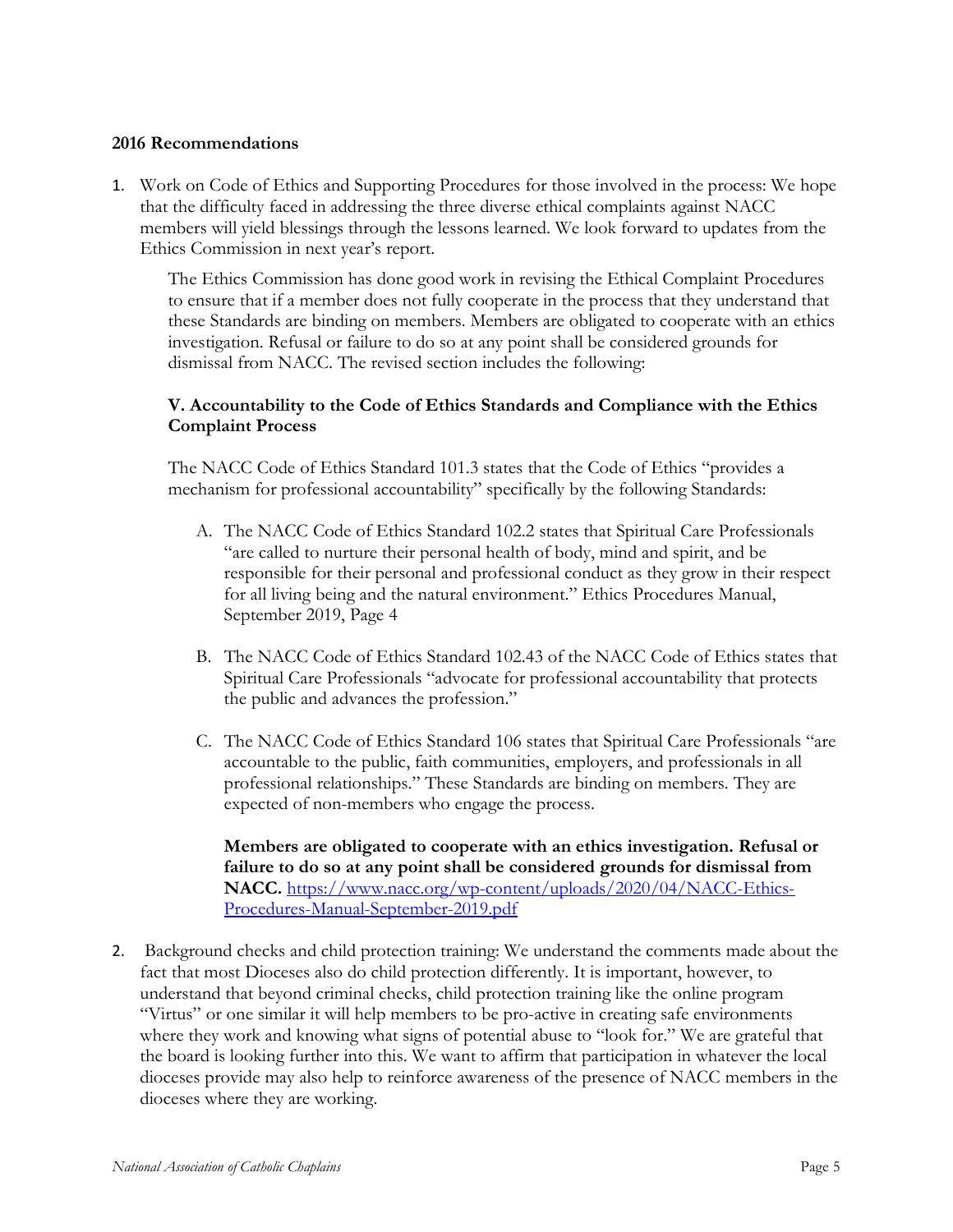As mentioned above, under 7a, emphasizing in the Endorsement request letter, that the ordinary's endorsement letter includes the understanding that the chaplain has complied with the (arch)diocesan safe environment and background check policy is working well right now.

3. NACC Strategic Plan: Please advise your board and your certification committee that we are looking forward to learning from you about how you will use the input from your members as you develop a strategic plan for NACC's future.

The NACC Board of Directors created and implemented a dynamic 2018-2020 Plan that included a priority to Strengthen the Catholic Pastoral Care Ministry. Each board meeting reviewed progress on the plan.

https://www.nacc.org/wp-content/uploads/2018/06/Composite-of-Strategic-Plan-07.2018.pdf

In 2020, the NACC Board of Directors created and implemented a 2021-2023 Plan that added a priority, NACC will promote racial justice among its members and assess/remedy inequities within the association. https://www.nacc.org/wp-content/uploads/2021/04/2021-23-NACC-Strategic-Plan.2.pdf

## 2017 Recommendations

1. We look forward to hearing more in annual reports over the next several years about how the NACC Competency and Certification Commissions work together with the partner organizations to develop the adjusted Associate level certification requirements; CPE Certified Educator information and other reduced competencies for the new specialties for Hospice and Palliative Care.

The NACC has worked with the Association of Professional Chaplains (APC) to develop a Palliative Care and Hospice Advanced Certification (PCHAC). Over the past two plus years, NACC and APC have collaborated on this advanced certification process. As noted above, we are including in the **Appendices 7.1** a copy of these common competencies. The certification procedures for this PCHAC are already in Part II of this Report in the Procedures Manual (Part Three and Part Fifteen). Since there are not Catholic specific competencies for this advanced certification, the NACC is not asking the SCEMS to review and approve them.

2. It is hoped that the Raskob Funded Collaboration with the Partners in Pastoral Care Ministries and NACC's refinements to the strategic plan will help to ensure that other forms of preparation beyond the board-certified chaplain are achievable and will provide new pathways to pastoral care ministry well into the future.

The NACC is presenting for review and approval in this 2021 Report the Catholic Prison Ministries (CPMC) and NACC three pathways for pastoral care ministry to those affected by incarceration, including the Leadership/Specialization Pathway for Certification. The NACC has worked closely with the CPMC to develop and implement through pilot projects the Foundational and Intensive Pathways. https://www.nacc.org/cpmc/cpmc-formation/

The NACC is also presenting for review and approval of the Diocesan Pastoral Care Competencies for the Sick, the Homebound and Older Adults. The NACC has been able to develop national resources on Pastoral Care that are accessible on the NACC website. Most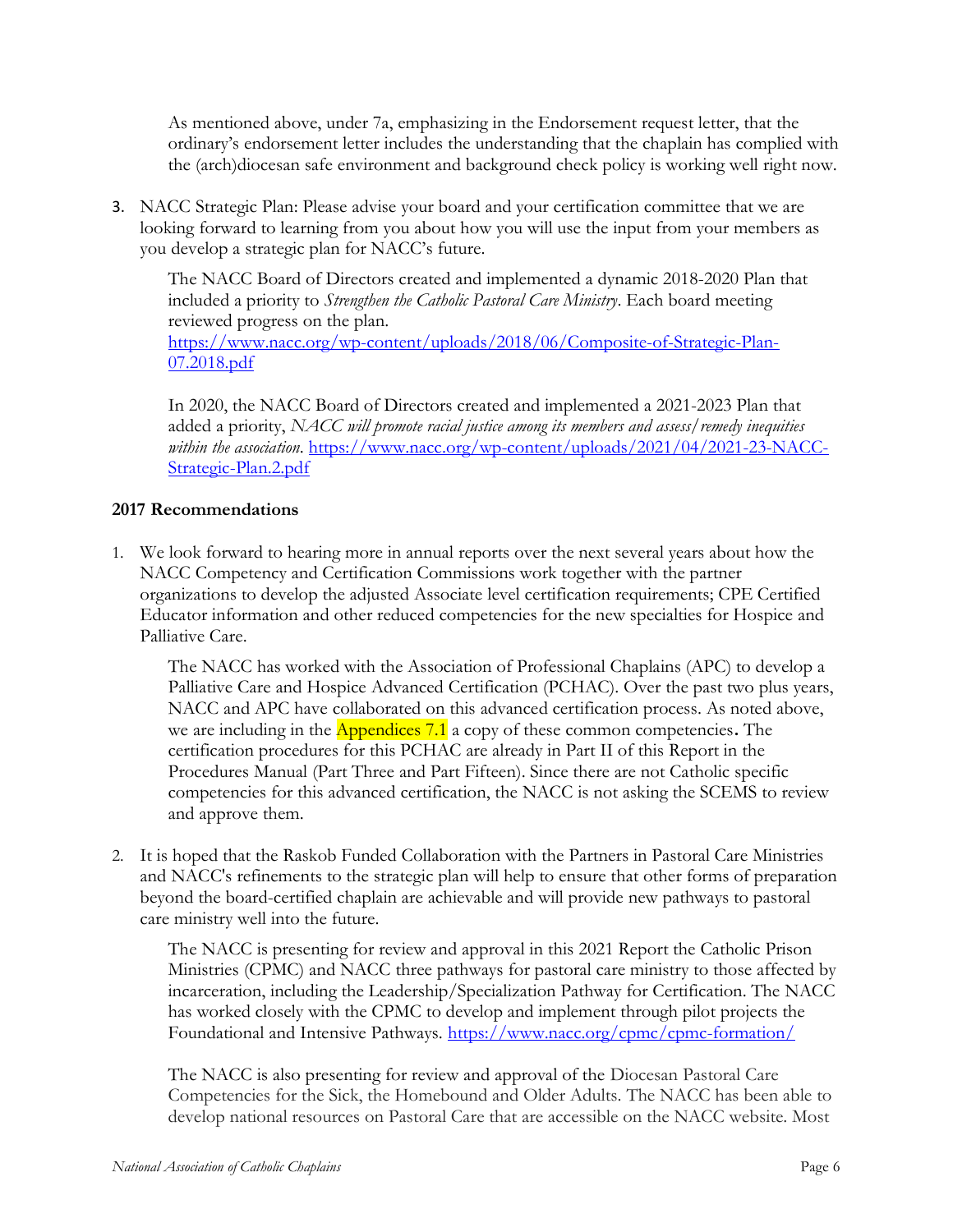of these are available in both English and Spanish. https://www.nacc.org/aboutnacc/partners-in-pastoral-care/

## 2020 Recommendations

1. Recognizing the crucial work of Catholic chaplains and other health care ministers, what does NACC see as the best ways it can foster and promote spiritual accompaniment among chaplains and others involved in this pastoral work? Also, in what specific ways does NACC seek to enhance skills related to pastoral accompaniment, as articulated by Pope Francis, for its members, and for certified chaplains and leaders? The office notes with appreciation that NACC has regularly been engaged with its members during the current pandemic via regular virtual calls with members, which certainly is one avenue of engagement on these issues. Understanding the effectiveness of these virtual engagements or other resourcing around pastoral accompaniment would be valuable for the subcommittee to receive in a future report.

We appreciate the SCEMS acknowledgement of what NACC has done to support its members during the COVID pandemic. We held several listening sessions per week in the early months of the pandemic, then continued a weekly listening session through the remainder of 2020 and into 2021. We also provided a myriad of guidelines, resources, and other networking opportunities on our COVID Resources webpage (https://www.nacc.org/resources/coronavirus-resources/).

Pastoral accompaniment is a core competency for our chaplain members. The 304 Professional Practice Skills Competencies (PPS) include the ability to:

- PPS1: Establish, deepen and conclude professional spiritual care relationships with sensitivity, openness, and respect.
- PPS2: Provide effective spiritual support that contributes to well-being of the care recipients, their families, and staff.

However, the NACC is also focusing two of its 2021 webinars on the theme of pastoral accompaniment. One devoted to the Vatican document, MEMBERS OF ONE BODY, LOVED BY ONE LOVE: Accompanying people in psychological distress in the context of the COVID-19

pandemic(https://www.humandevelopment.va/en/risorse/documenti/accompagnare-lepersone-in-sofferenza-psicologica-nel-contesto-d.html). The other on accompanying individuals in a way to assist them to tell their life stories through deep listening. These and our other 2021 webinars can be view on the NACC website at https://www.nacc.org/education-resources/nacc-webinars-and-audio-conferences/2021-

webinar-series-overview-and-registration/.

2. Furthermore, what are some ways NACC might engage its members – particularly in the health care context – on issues related to restorative justice? While this is an already essential aspect of prison ministries work, considerations of standards or competencies related to restorative justice from a health care ministry perspective may prove beneficial to certification processes in these areas as well. It would be good to get the perspective of NACC on such an approach in its reapproval process or in a future report.

As noted further down in this letter, we added a Catholic Competency, ITP1.3: Recognize both the reality of personal and social sin and demonstrate the power of justice, mercy, forgiveness and reconciliation to heal persons and relationships.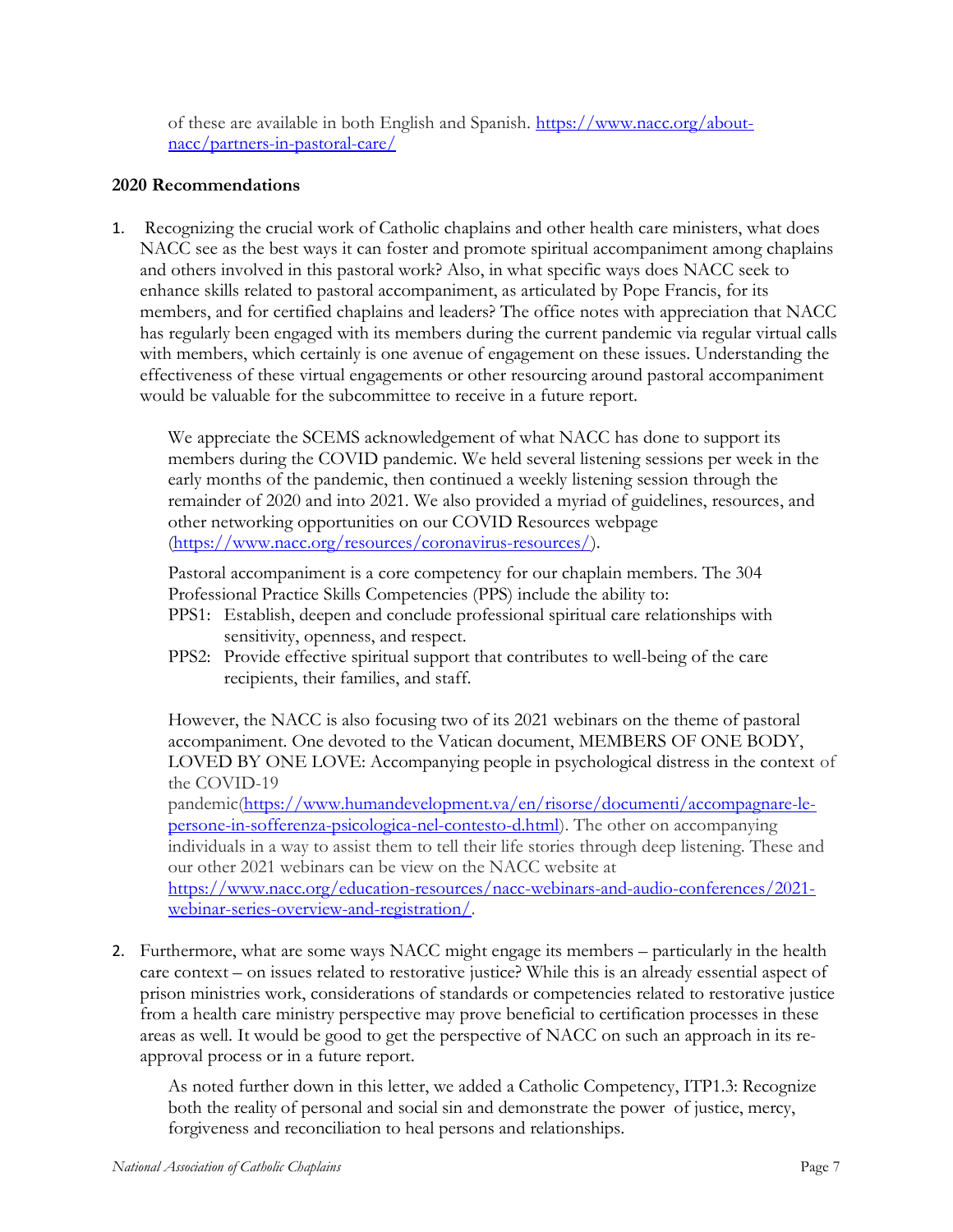This was an important addition, not only because of personal and social sin but also the power of justice, mercy, forgiveness and reconciliation, while rooted in our Catholic tradition, pertain to critical issues most care seekers in the midst of victimization, suffering, loss, and end of life experience. We are planning in 2022, as we introduce this new competency to take the opportunity to provide more background and resources on restorative justice, as our members frequently encounter both victims and perpetrators who have been injured in altercations. Knowledge of restorative justice can help provide prospective to our chaplains.

## The Significant Changes to NACC's Certification Materials and Procedures Since 2014

#### 1. Revisions to the Common Certification Qualifications and Competencies

In 2015-2016, the NACC collaborated with the Association of Professional Chaplains (APC), ACPE The Standard for Spiritual Care and Education (ACPE), the Canadian Association for Spiritual Care (CASC/ACSS) and Neshama: Association of Jewish Chaplains (NAJC) to review and revise the Common Standards. The document was renamed the Common Qualifications and Competencies for Spiritual Care. Our September-October 2017 Vision issue was dedicated to educating our members on the revisions. (https://www.nacc.org/vision/september-october- $2017/$ ) In that issue I wrote an article highlighting the revisions (https://www.nacc.org/vision/september-october-2017/revised-competencies-took-lot-workcollaboration/). These revisions did not affect our NACC specific competencies, approved by the SCEMS in 2014. In fact, these Common Competencies added two of the NACC specific competencies on research and facilitation.

- ITP6: Articulate how primary research and research literature inform the profession of chaplaincy and one's spiritual care practice.
- PPS9: Facilitate group processes, such as family meetings, post trauma, staff debriefing, and support groups.

That work ended in December 2015, and by July 2016, the five associations had reviewed and affirmed the recommended revisions. The revised document included several features:

- 1. It has a new title. It is now called Certification for Professional Spiritual Care: Common Qualifications and Competencies (CQCs) to emphasize:
	- 1. The core elements of the document: qualification required to apply, and competencies needed to be evidenced, and
	- 2. Spiritual care versus chaplain, as the Canadian context uses different terminology.

Also, this title distinguishes this document from the Standards of Practice for Professional Chaplains. https://www.professionalchaplains.org/content.asp?pl=200&sl=198&contentid=514

#### 2. It reaffirms qualifications.

1. Endorsement of faith group: The Cognate Partners remain convinced of the essential link between spiritual care and being rooted in one's faith/spiritual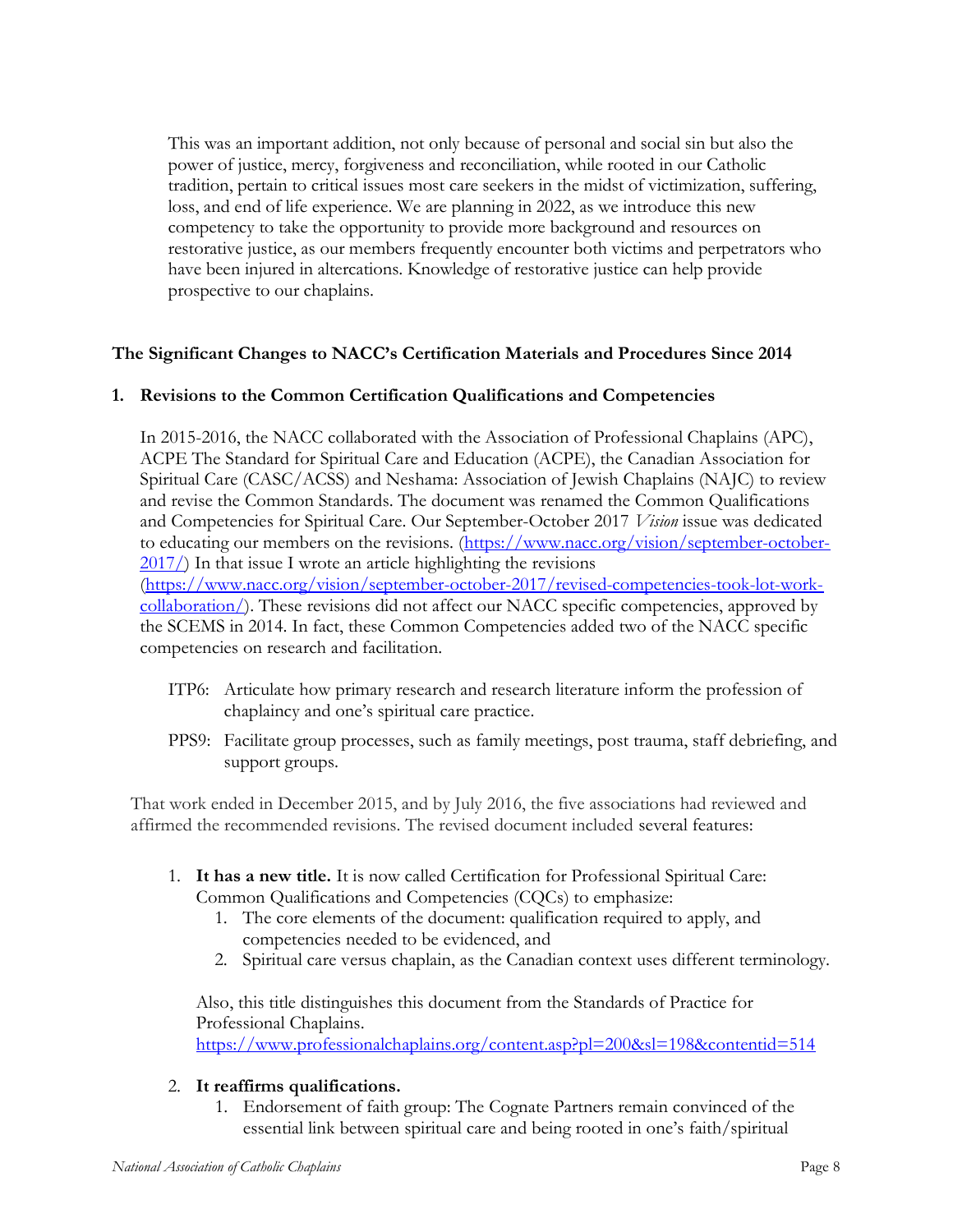tradition, whatever it may be. The spiritual care provider respects and fosters respect for every faith expression, while his or her professional role is rooted in the authority or commissioning of one's own tradition.

- 2. Academic preparation from nationally accredited schools: In the highly professional peer environment within which these spiritual care providers work, possessing a graduate-level degree from nationally accredited academic institutions remains of paramount importance.
- 3. Four units of CPE from CASC or ACPE centers: In the United States, APC, NACC, and NAJC remain committed to the requirement that spiritual care professionals receive clinical pastoral education in professional clinical settings that are recognized and accredited by the U.S. Department of Education.
- 3. It adds competencies. It adds competencies based on the development and demands of the profession related to research literacy (ITP6), understanding organizational cultural and business principles and practices (OL3), a more expanded requirement to formulate and utilize, along with spiritual assessments, interventions, outcomes, and care plans that are all professional chaplain expectations for effective care (PPS10), greater self-examination (PIC1), and expanded group facilitation skills (PPS9).
- 4. It provides greater content consistency and clarity of language. Several adjustments were made to the document for greater consistency and clarity, including terms used so that competencies can be utilized in diverse settings, with diverse care recipients and diverse faith groups. https://www.nacc.org/certification/nacc-certification-competencies-and-

procedures/common-standards/

## 2. Revisions/additions to the NACC Catholic Competencies

The NACC Competencies Commission reviewed the ACLEM standards and created a crosswalk that helped identify competencies that could be added to this revised version. This crosswalk can be found in the Appendices 7.3.

The revisions are the following:

1. We moved the theological competencies from under the Common competency: ITP2: Incorporate a working knowledge of psychological and sociological disciplines and religious beliefs and practices in the provision of spiritual care.

To the Common competency:

- ITP1: Articulate an approach to spiritual care, rooted in one's faith/spiritual tradition that is integrated with a theory of professional practice.
	- ITP1.1 Demonstrate an understanding of Vatican II and Post Vatican II documents of the Church, Systematic/Foundational Theology, Scripture, Theology of the Trinity, Christology, Ecclesiology, Sacramental Theology, Catholic Social Teaching, Canon Law, Ecumenical and Interreligious Practice.
	- ITP1.2 Articulate an understanding of one's baptismal call and chaplaincy as a ministry of the church.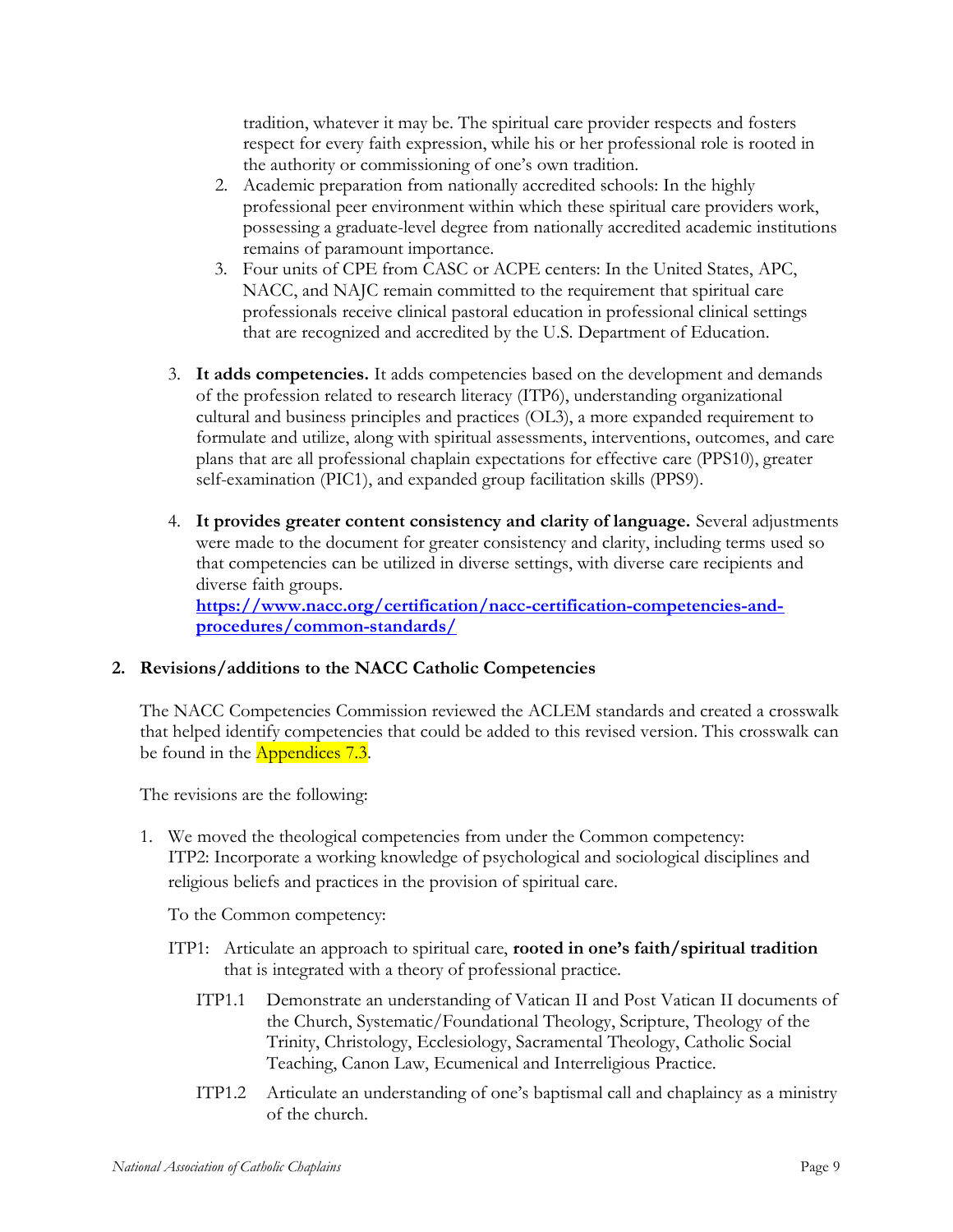ITP1.3 Recognize both the reality of personal and social sin and demonstrate the power of justice, mercy, forgiveness and reconciliation to heal persons and relationships.

As these Catholic competencies pertain to being rooted in one's faith/spiritual tradition, they seemed more appropriate here.

- 2. We added ITP1.3:
	- ITP1.3 Recognize both the reality of personal and social sin and demonstrate the power of justice, mercy, forgiveness and reconciliation to heal persons and relationships.

This was an important addition, not only because of personal and social sin but also the power of justice, mercy, forgiveness and reconciliation, while rooted in our Catholic tradition, pertain to critical issues most care seekers in the midst of victimization, suffering, loss, and end of life experience.

3. We also added to the Common competency PPS2: Provide effective spiritual support that contributes to well-being of the care recipients, their families, and staff.

PPS2.1 Possess an appropriate level of comfort and proficiency with contemporary communication technology and be able to employ it in spiritual care. This was an important addition given the context of the past 18 months of virtual ministry during the pandemic, and the move to virtual interviewing of applicants for certification. Virtual forms of pastoral care ministry in some forms will remain part of future service.

4. Finally, we added to the Common competency PPS7: Develop, coordinate, and facilitate public worship/spiritual practices appropriate to diverse settings and needs.

PPS7.1 Demonstrate the ability to integrate sacred art, music, and space for liturgical celebrations and communal prayer.

While board certified chaplains need to be prepared to develop, coordinate and facilitate a variety of public worship/spiritual practices, such as memorials for those who died or bereavement services, the unique Catholic contribution include the ability to integrate sacred art, music, and space for liturgies. In hospital or long term care facilities it is often the Catholic chaplain who oversees those sacred spaces.

# 3. The integration of the National Conference of Veteran Affairs Catholic Chaplains (NCVACC) Certification (BCC-VA)

Over the past two years, we have integrated the NCVACC certification process with our NACC procedures. In Part Two, you will find that we included separately the specific NCVACC Competencies for your review. The NCVACC Competencies already include the Common Competencies and the NACC Catholic Competencies, thus the NCVACC specific competencies are included for your review. You will find on the NACC website a dedicated webpage for the NCVACC members who became NACC members for their certification (https://www.nacc.org/certification/va-initial-board-certified/) as well as a section for BCC-VA certified chaplains who now maintain certification through the NACC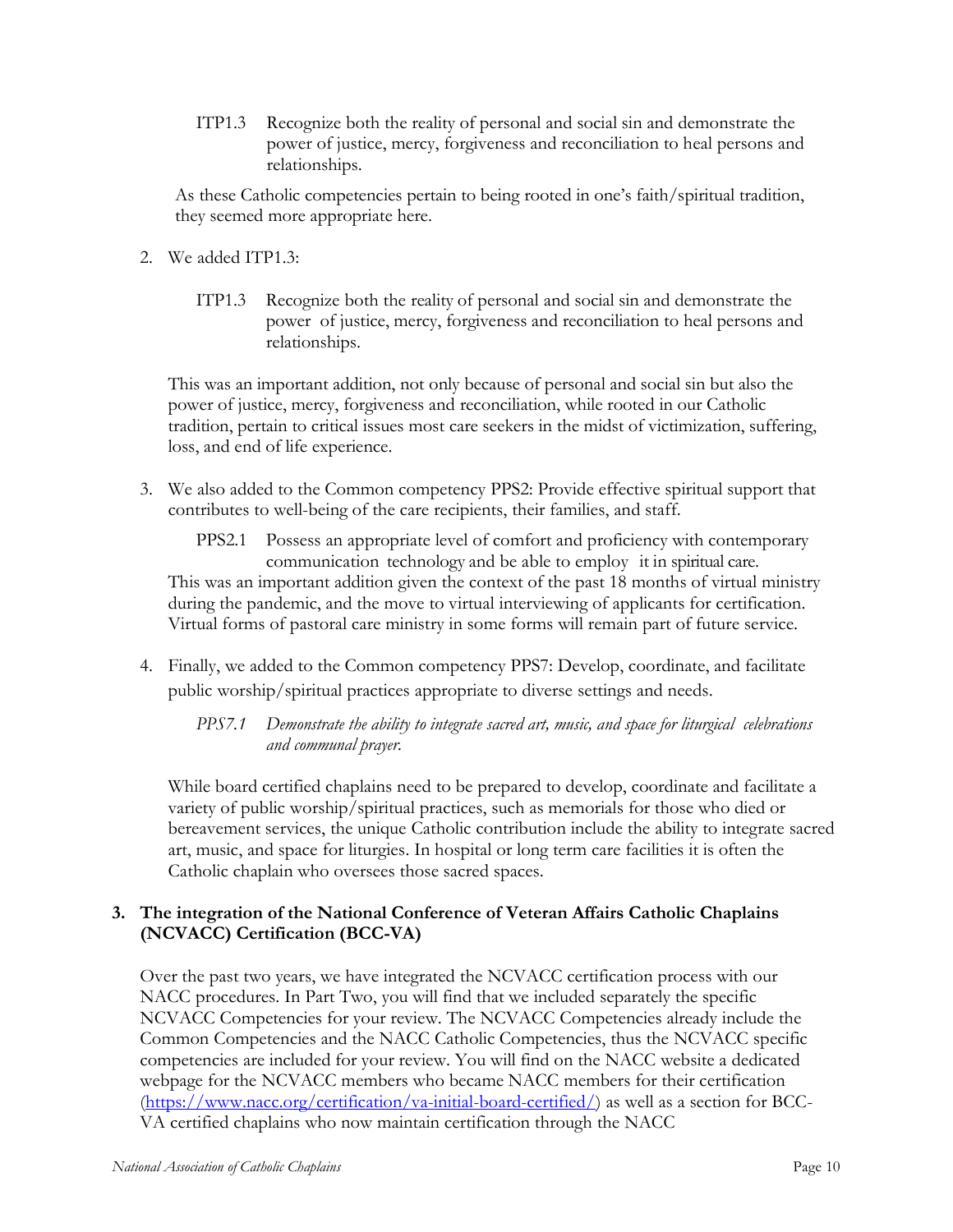(https://www.nacc.org/certification/renewal-of-certification/). You will see that it provides a very clear step-by-step process for an applicant to follow, along with specific requirements for the BCC-VA.

- Narrative Statement III VA Specific Competencies Writing Guide. This writing guide will assist you in writing your Narrative Statement II for VA-Specific Competencies. (Appendices 1.12)
- Narrative Statement III VA Specific Competencies Template. This template will assist you in formatting your Narrative II Statement for VA-Specific Competencies. (Appendices 1.13)

Also, NACC made sure there was immediate BCC-VA representation on both its Certification Commission and its Competencies Commission. In the case of the Ethics Commission, we will need to identify a BCC-VA chaplain to join that Commission.

## 4. The addition of a new Certified Associate Chaplain (CAC) certification

Much discussion and preparation went into creating this new CAC certification. Several NACC leaders who lead their Catholic health care spiritual care services noted that from a human resource vantage point there were not positions dedicated to this type of associate chaplain, and there might not be a market for such a certification. However, the Certification Commission did decide to move forward with this offering. So far, there has been only one applicant for this CAC offering. You will find a webpage dedicated to introducing an interested person to the CAC offering and all the necessary documentation. https://www.nacc.org/certification/initial-cac-certification-materials/

The main differences between the CAC and the BCC are in the:

- Qualifications where a Master's Degree is not required but graduate-level theology hours are still required; where only two versus four units of CPE are required, and where 1,000 hours of ministry needs to be evidenced.
	- Have completed at least thirty-two (32) graduate-level hours of theological study from an accredited institution, pastoral formation program, diocesan ministerial training program, or professional ministry program. Applicants must complete the Certified Associate Chaplaincy Education form with relevant documentation no later than nine (9) weeks before the application deadline. The form can be found here.
	- Have completed an undergraduate degree from an accredited institution.
	- Have completed a minimum of two (2) units of CPE from an accredited ACPE, USCCB/CCA, or CASC/ACSS CPE Center.
	- Have completed a minimum of one thousand (1,000) ministry hours post-CPE experience through employment and/or volunteer ministry hours.
- Competencies where an applicant must meet all the same BCC Common Competencies except for the Organizational Leadership (OL) Competencies. The applicant must also still meet all the NACC Specific Competencies. You can see the Narrative Writing Guide for further detail in Appendices 1.14.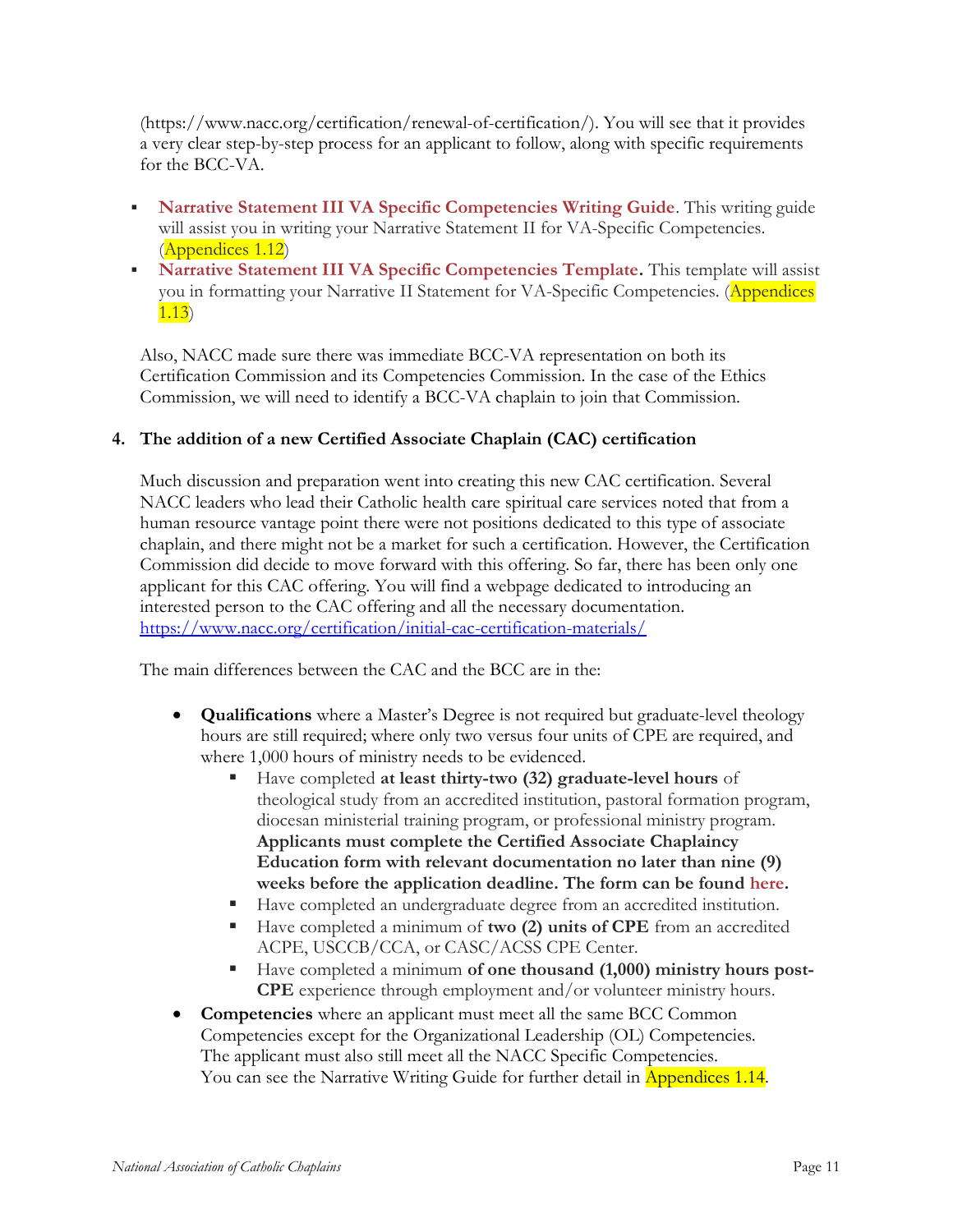## 5. Development of the Partners of Pastoral Care Competencies

Since 2016, the NACC convened and collaborated with several Catholic ministry organizations to explore the need for and develop national pastoral care competencies to begin to develop pathways for formation and credentialing. In 2017, we completed four sets of pastoral care competencies:

- Criminal Justice Ministry Pastoral Care Competencies (English) (Spanish)
- Diocesan Pastoral Care Competencies for the Sick, the Homebound and Older Adults (English) (Spanish)
- Elder Pastoral Care Competencies (English) (Spanish)
- Permanent Deacon Pastoral Care Competencies (English) (Spanish)

The SCEMS has graciously received updates on the Partners work, and initially reviewed in fall of 2017 a set of the Competencies. The 2019 NACC National Conference highlighted these developments, including workshops by NACC members who were piloting training programs for volunteers in pastoral care ministry. As noted, NACC has a webpage dedicated to these resources.

The NACC in this review is submitting the Diocesan Pastoral Care Competencies for the Sick, the Homebound and Older Adults (English) (Spanish) for your review and approval. We have not yet developed the Pathways for Formation and Certification for these competencies. However, that will be our next venture, once we have implemented the Criminal Justice Pastoral Care Competencies and the three Pathways.

## 6. Development and Implementation of the Criminal Justice Pastoral Care Competencies and Pathways, and the Catholic Prison Ministries Coalition (CPMC) Partnership

When the Criminal Justice Ministry Pastoral Care Competencies were developed in 2017, we did not foresee the major initiative of discernment held by the Catholic Mobilizing Network, the USCCB's Offices of Certification, Domestic Social Justice and Peace, and Governmental Relations, and the non-active American Catholic Correctional Chaplains Association (ACCCA) regarding the need for support, resources, and certification to set standards for Catholics ministering to those affected by incarceration. In April 2018 representatives of National Catholic organizations that minister to the wide range of people affected by incarceration/detention gathered at the Catholic University of America in Washington, DC to commit themselves to respond to the need for support, resources, and certification to set standards for Catholics ministering to those affected by incarceration. Catholic Prison Ministries Coalition (CPMC) was launched that April 2018, as the stakeholders quickly determined that they needed a national networking resource. In May 2020, the NACC became the Fiscal Sponsor of CPMC https://www.nacc.org/cpmc/.

The NACC headed the CPMC Formation Committee, and the Committee began working in June 2018 to create three Pathways for Formation and Credentialing:

 Foundational Pathway: a basic preparation for those volunteering in this ministry, resulting in a certificate.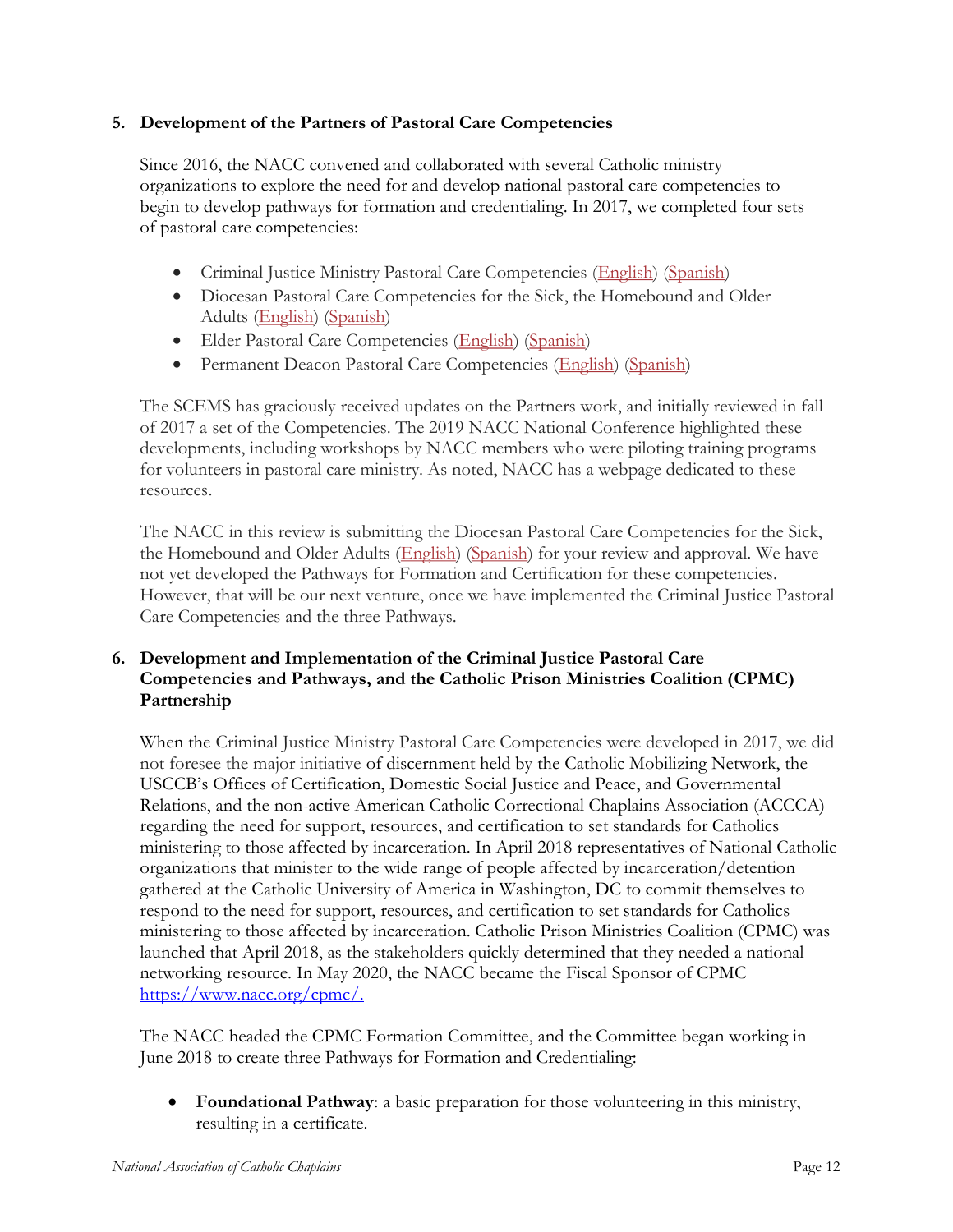- Intensive Pathway: a Pastoral Care Formation Program structured on the CPE model, resulting in a certificate, as a prerequisite for becoming certified at the Leadership/Specialization Pathway.
- Leadership/Specialization Pathway: a certification qualifications, competencies, and procedure toward becoming a Certified Catholic Correctional Chaplain. https://www.nacc.org/cpmc/cpmc-formation/#1611103980322-115f8bb3-7059

NACC and CPMC piloted in spring 2020 the **Foundation Pathway** program with participants from the Archdioceses of Santa Fe and New Orleans; and have now completed the program with the Archdiocese of Seattle. We are now involved with the Archdiocese of Portland. Several other dioceses have expressed interest. The Intensive Pathway program is currently being piloted (May 2021-February 2022) with a nationally represented group.

The NACC is presenting to the SCEMS these two Pathways, along with the **Leadership**/ Specialization Pathway certification qualifications and procedures for review and approval.

# Final Introductory Remarks

In presenting this NACC report for the SCEMS review and approval, we approached the recommended SCEMS templates with appreciation. They helped us ensure we were covering all the expected elements of each part. The reviewers should be able to follow adequately the content.

In Part One, we followed the template closely, allowing the reader to follow well.

In Part Two, we provided a table of contents which shows us presenting each of the competencies with a brief introduction to each, then the Procedures Handbook toward the end that includes the procedures for all the Certification processes.

- BCC materials include the qualifications, competencies and procedures
- BCC-VA materials will only include its qualifications, and the VA special competencies along with its procedures
- CAC materials will include its qualifications, competencies, and procedures
- NAC/CPMC Criminal Justice Ministry Pastoral Care Competencies will include an overview of the Pathways, and the Qualifications and Procedures for the Certified Catholic Correctional Chaplain (CCCC)
- Diocesan Pastoral Care Competencies for the Sick, the Homebound and Older Adults will only be the English version
- The Professional Code of Ethics is included with the highlighted addition on Safe Environment in the Preamble
- The Ethics Procedures Manual as it has undergone significant changes to clarify processes needed due to the ethics cases encountered over recent years. The final revisions to this edition were added July 29, 2021.
- The entire Certification Procedures Manual for all certifications.

In Part Three, we followed as best we could the Certification Handbook template, and, where appropriate providing links to the NACC website or references to the Appendix. The NACC has utilized the website, webinars, and recordings to inform and update both those involved in the